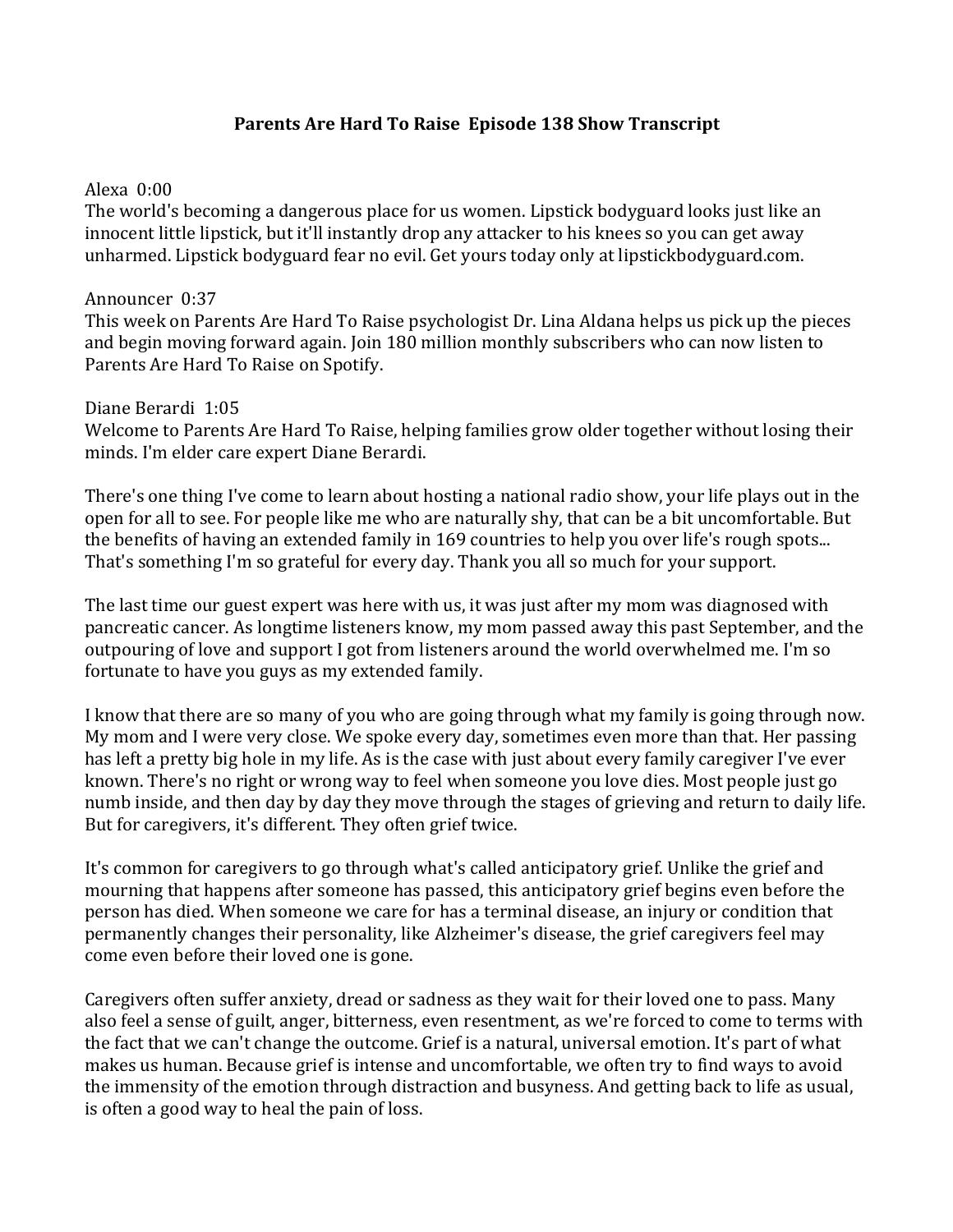But for caregivers, the sense of loss is so profound caregiving was part of normal life. Now the abrupt change in roles is confounding and many caregivers feel as if they've lost their identity. Often caregivers were forced to make changes in their own lives, changing where to live, the added financial concerns, altering of relationships. Now all that is changed, leaving them confronted with the fear of not knowing what lies ahead. Maybe that's why caregiver grief lasts such a long time. Recent research has shown caregiver grieving can last a year or more. And it's why I've asked our resident psychologist, Dr. Lena Aldana to help walk us through one of life's toughest times. Dr. Rodin is a licensed psychologist and clinical director at Pirelli clinical and forensic psychology, and is our go to expert for issues like these. Lina, welcome back to Parents Are Hard To Raise.

### Dr Lina Aldana 4:49

Thank you for having me. I really appreciate that. And, and I'm very sorry to hear about your mom. I spoke to you a little while ago and I neglected to ask you, so I'm sorry.

## Diane Berardi 5:01

Oh no, that's okay. You know, I, as many caregivers, I did go through that anticipatory grief, you know, dreading what was going to happen and then trying my best to try to figure out how to avoid it happening, and now that it has happened, you know people will say, Well, how are you? And I can't say. I can't put my finger on how I am. You know, your emotions are up and down. They're all over the place. Is that normal?

### Dr Lina Aldana 5:39

Yes. And and it's that time of year on top of everything else. Yeah. Last year. She was getting sick and this is the holidays. So you have all these anniversaries happening. So absolutely normal to not know how you feel or to feel a bunch of different feelings. It's part of the process. When you lose a loved one, it's very hard to come to terms with that, even if you knew it was coming.

#### Diane Berardi 6:04

Yeah, it's... and you know, you were prepared. I mean, in the fact that you knew, you know, it was coming, but there isn't anything that prepares you, Really.

## Dr Lina Aldana 6:17

Absolutely. And it's a loss. And it leaves a gap. And then you have to deal with that. So it's a reality that we all confront at some point, but we're never really ready for, even if we know this is what's going to happen. And this is what I'm going to do next and is going to handle it. Your emotions are your emotions and they're tied to that person, to tie to your memories to your environment. There's so many things that are going to affect the way you feel when you are losing a loved one and when you do lose a loved one.

## Diane Berardi 6:51

Yeah, and I think part of me now... You know, my brother and sister are not in the same state, so... And I said to my dad, and you know, of course now my caregiving continues, because I have my dad and so I kind of didn't have a break. And, you know, I had said to him, you know, it's a little... Not that my brother and sister didn't lose their mom, but they, they've weren't through that day to day stuff, you know, or as close to the situation. And part of me gets mad at them and I'm saying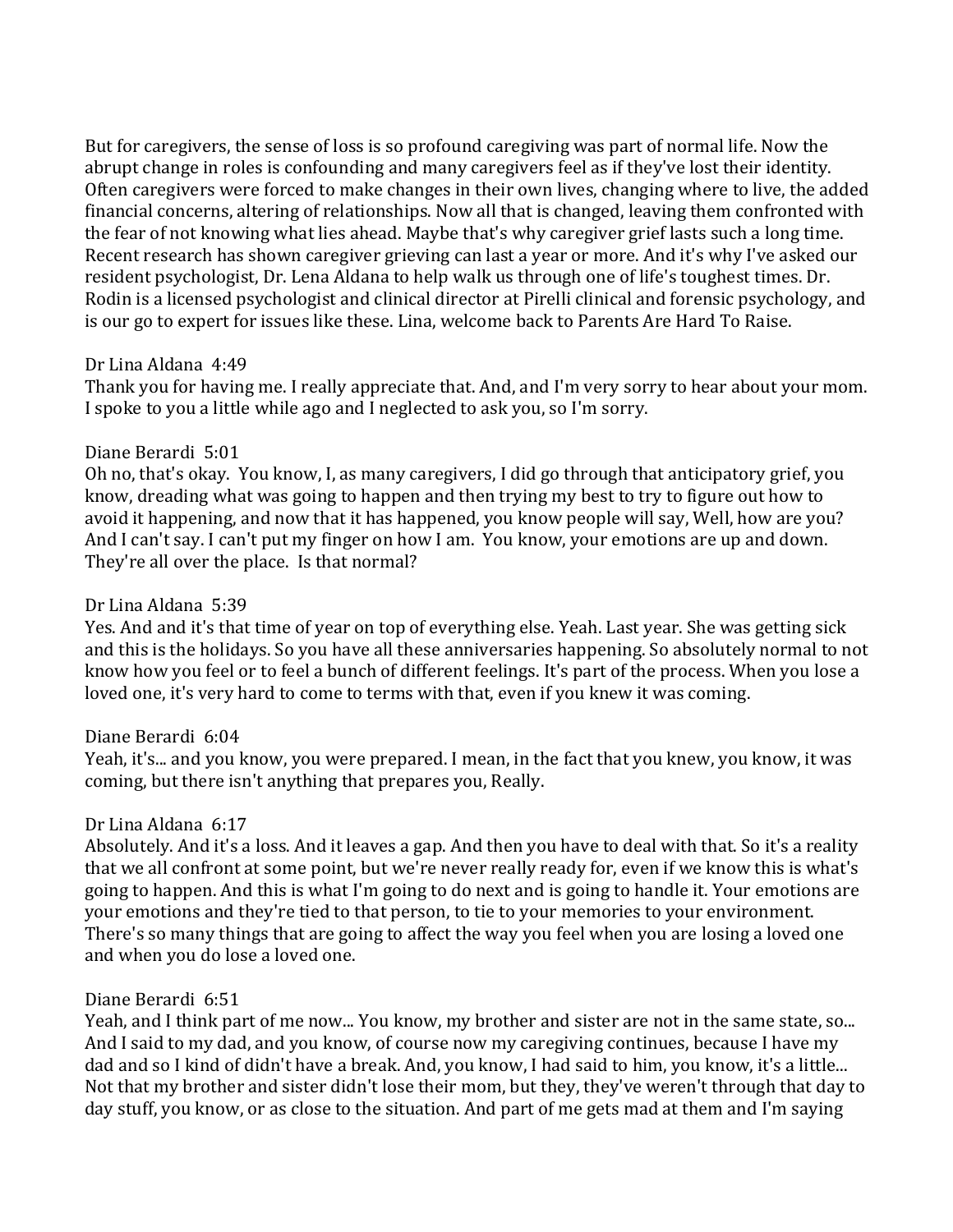Why Am I mad at them, but I am there, I guess cuz they can... I mean, they have to feel the grief. Right? But they're going on with their lives.

### Dr Lina Aldana 7:44

Yeah. And it's different and it's different for them is and you know, even if you live nearby, or everybody's gonna have a different experience. You know, how when you talk to your siblings, and they remember things, the same event differently. Because you take in the moment differently? Your relationships with the people that you love, with your parents, with your children, they're also going to be different even if you're in the same unit. And now with you and your mom and your sibs, you know, they were or they are away, so it's even more different. And in many ways, they were protected from the more difficult things because you were carrying that weight. So yes, of course, you can feel upset about that. You're entitled.

Diane Berardi 8:27 I know. And then I feel guilty, cuz I'm like, why do I...

Dr Lina Aldana 8:30 Yeah! That too. [laughing] that does come along with that.

### Diane Berardi 8:35

And then I think they kind of... And I don't know if I read into it. And I'm like, I think they feel guilty because then they kind of... I'm not the type I really, you know, I kind of keep things in and I'm not the type to complain. But then I get to a certain point where... and it's so hard with my dad because he's, he's lost, you know. But he wants to remain in the home and, you know, he doesn't see, you know, he has very bad... he's legally blind. So and he's very bad rheumatoid arthritis and he, the poor guy can't walk, you know, he just walks very slow. And he but he wants to be by himself, you know, take care of himself.

Dr Lina Aldana 9:22 Independent. 

Diane Berardi 9:22 Yeah. And you know, and I'm like, Ahhh!

#### Dr Lina Aldana 9:30

But you're not sharing and it's funny, you said that I was going to ask you, you know, sometimes we feel all those feelings and have all these thoughts that can sometimes be resentful, and that's where the anger is in the guilt and it'll get it gets bunched in together. But if we're not talking about it, it's a hard topic to talk about, you know, it's hard to say to your sibling, hey, I wish you were here. You know, I'm like, really carry this and I need assistance. But sometimes it's harder... it's easier I mean, for things to go unsaid, but that it creates this atmosphere that at some point, you know, will have to be confronted because it doesn't go away.

## Diane Berardi 10:12

Yeah, and then I think if I do say anything, I kind of say, Oh gosh, you know, my dad he, for some reason he'll... and my dad says, I'll say dad you have you know, you we wanted to him to come live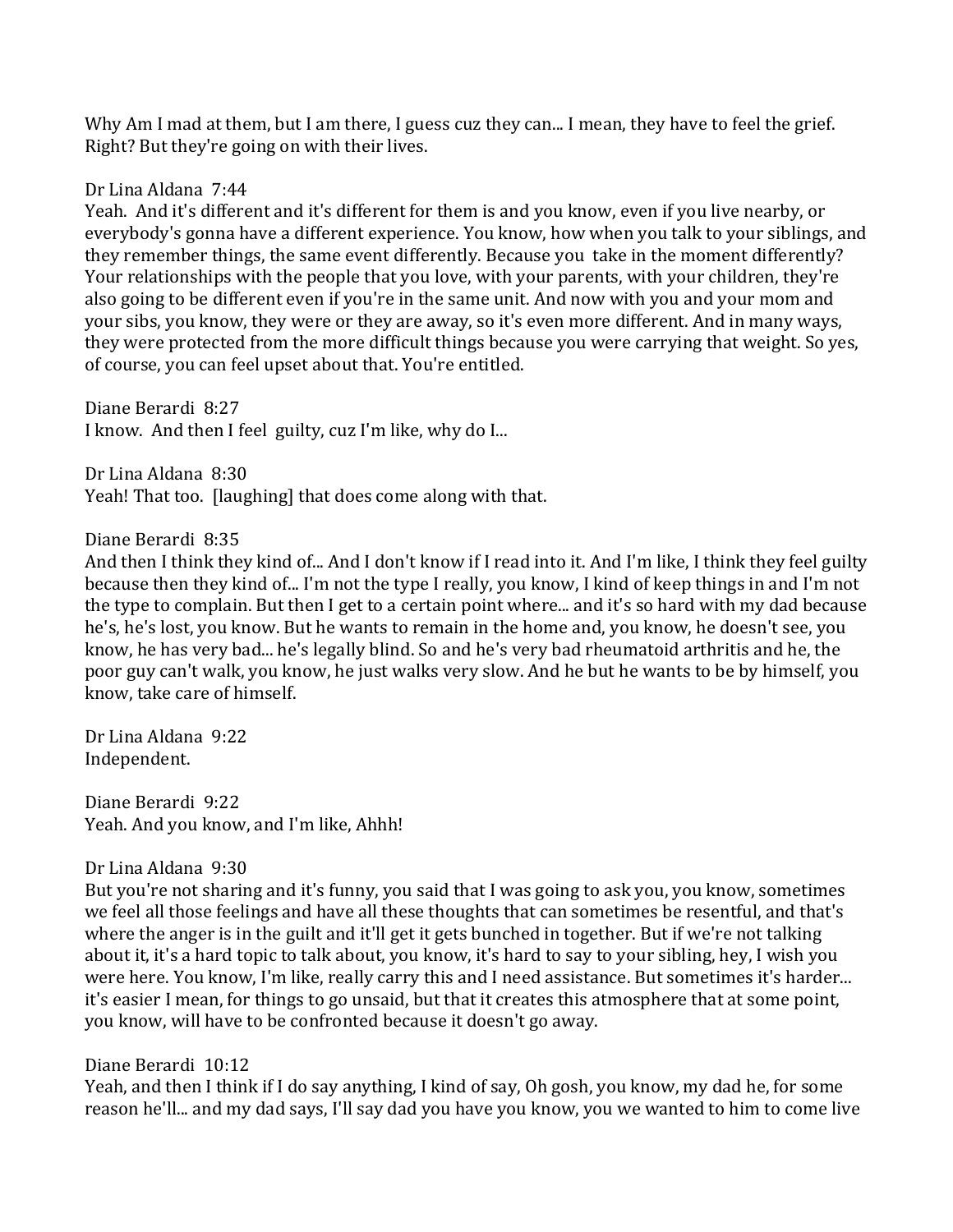with me or live with one of my siblings. "No, no, I can do my..." You know, we said well, what about the laundry? What about washing dishes? You know, clothes and... "I can do it. I can do it." And he says he can but he doesn't. [laughing]

So, there's the thing.

And if we say, "But you're not doing it."

"Well, I can." You know He's of sound mind. I mean, you know, I mean, he's a little forgetful, but so I can't, you know, it's a tough situation and I find and I think especially now because I guess the holidays and everybody's busy and I find if I say things to my brother and sister like I get there and there's a sink full of dishes like every fork and knife is in the sick you know. And he'll say to me, "I meant to do those dishes. But I guess I didn't."

You know, and if I say that to my brother and sister, they're like, they I think they feel I sense they might feel guilty and so they kind of... "Well, what can I do?" That type of thing. "He's gonna have to, we're gonna have he's gonna have to get someone to live with him. You know what I mean?

Dr Lina Aldana 11:47 So it's like, let's fix it. Somebody has to fix it.

Diane Berardi 11:51 Yeah. So I don't know. How do we go on from here, this grieving? Is this all part of grieving?

Dr Lina Aldana 12:00

You know, grieving is such a complicated process and everybody goes through it. And you know, there are many similarities, but there are also a lot of differences because everybody is different. And there are many experiences, but their are the stages, right, the regular stages that most people go through, which is, you know, initially you're denying once you know, when you first hear about it, or when you know, it's going to happen. There's the anger, the bargaining, the depression, and eventually the acceptance. Right? And there's so much turmoil that goes with all of that.

But, um, any last lot, it doesn't, it can be prolonged, and I think with grief, grief and bereavement. The issue really is where the question really is. How well can you function with it? How long is it lasting? And is it interfering with your ability to manage your day to day.

Diane Berardi 12:58 Huh, yeah.

#### Dr Lina Aldana 12:59

So you know, yes, it is stressful. Yes, it is very sad. It can be very depressing. You can find yourself feeling truly angry one moment because you thought of something and then a little while later you're crying because you remember something else. And that's normal. But then how long is that period? And then is this interfering with your ability to focus, with your ability to think with your ability to do your job, with your sleep, with your ability to take care of yourself, you know, how, where is it happening in your life? And you know, initially it may interfere with some things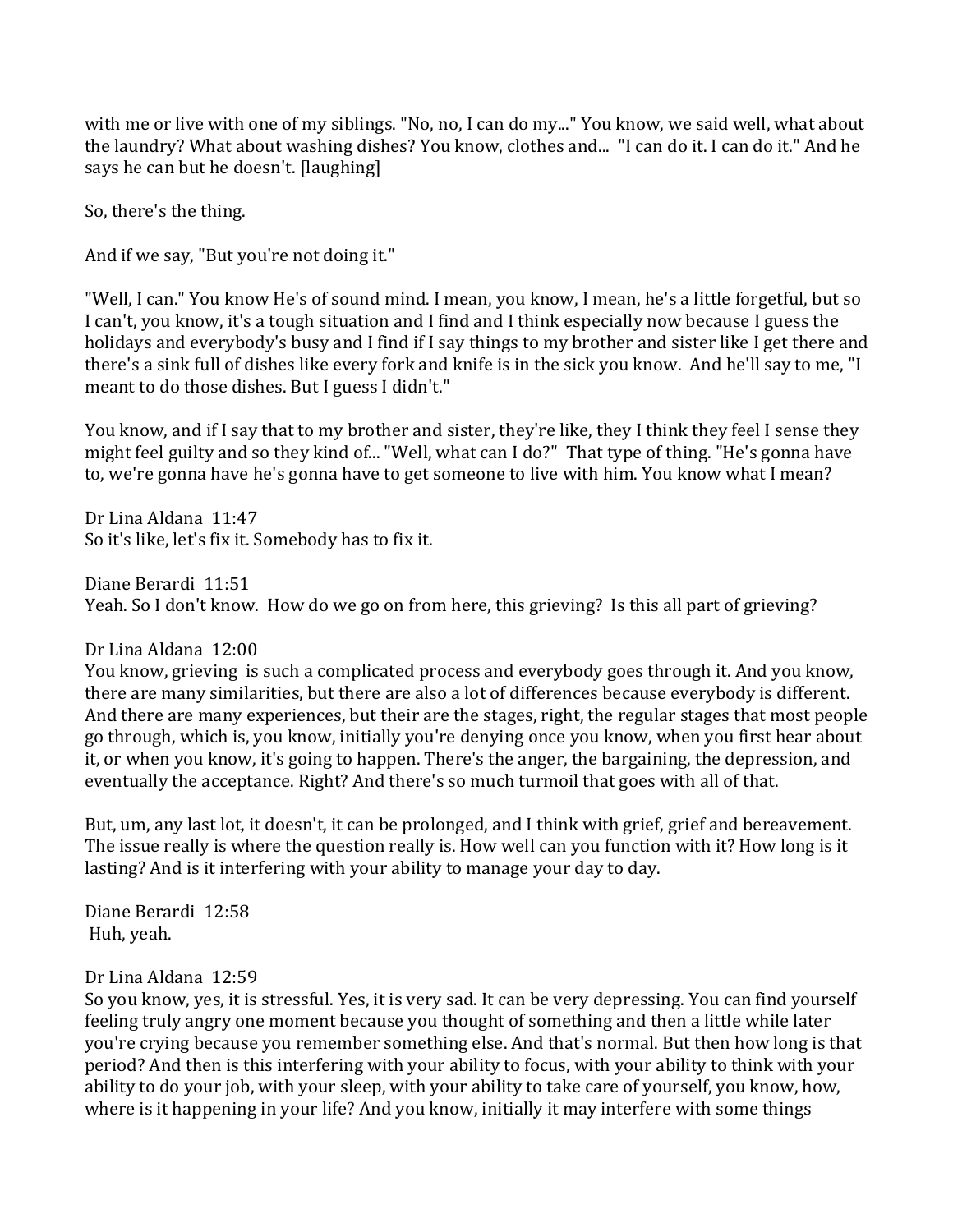because it is very shocking, even when you know, it's coming. But when a long time has passed, and it's not quite away. Yeah. And it's, it's getting in the way of things is getting in the way of self care, getting in the way of eating you're disheveled and your mood is low and then is turning into something else, right and then we're looking at is it becoming depression, or is it a depression already? You know that... So those are the things Things that sort of need to be teased out. For you it's been very recent.

Diane Berardi 14:06 Yeah.

Dr Lina Aldana 14:06

You knew it was coming. But it's also been very recent. So you, and I think you have a lot of support. So it's, it's all okay. If anything, I would say, you know, and with your dad is the question for him would be, Was he able to do the dishes before? Was he able to take better care of himself in the home before? Or no. You know, is that behavior normal? Or is it abnormal at this point? So those are the things to look out for.

Diane Berardi 14:37 Yeah.

Yeah. And, you know, you know, and it's so hard because my mom did everything. And, you know, you don't realize it because, you know, they they were the two of them and they were going on now when she couldn't do anything when she got sick, and then she couldn't do anything. He was doing stuff. And, but she would prompt him to do things, you know. So he was still doing them. But now I think he kind of, if he doesn't have to go anywhere, you know if he doesn't have a doctor's appointment or anything, he doesn't get dressed. You know, he just kind of sits and he'll say, "Oh, I didn't get to that, or Oh, yeah, I didn't get to. I have all this paperwork to do." And he'll have, you know, a lot of it's junk mail, but he has his paperwork. [laughing] But he kind of just yeah, and sometimes, you know, I'm there and I'm, I'm like, I have to I say, "Dad, next time I come... because I, he, he does... Initially he didn't want to go to the store with me. He would just say you go, you know, I'd help them with a list, but now he wants to go to get out, which is a good, good, yes. But then he'll say Oh, it's Because he doesn't walk well, you know, he'll say, "oh, it was too much for me." Like it takes him a long time. You know, for me maybe shopping for him would take an hour, it takes maybe three with him. [laughing]

Dr Lina Aldana 16:13 Because he can't ambulate

#### Diane Berardi 16:13

Yeah, he can't and he holds on... you know, I have a carriage. I say hold on to the carriage because he doesn't want to use a cane. You know, it's like, "I don't need a cane." And but then I spend more time apologizing. He's banging into everybody. [laughing] But, uh, yeah, so... and then I try to always be cheerful for him. So and then I get mad because I'm like, "I can't even be sad." [laughing]

Dr Lina Aldana 16:17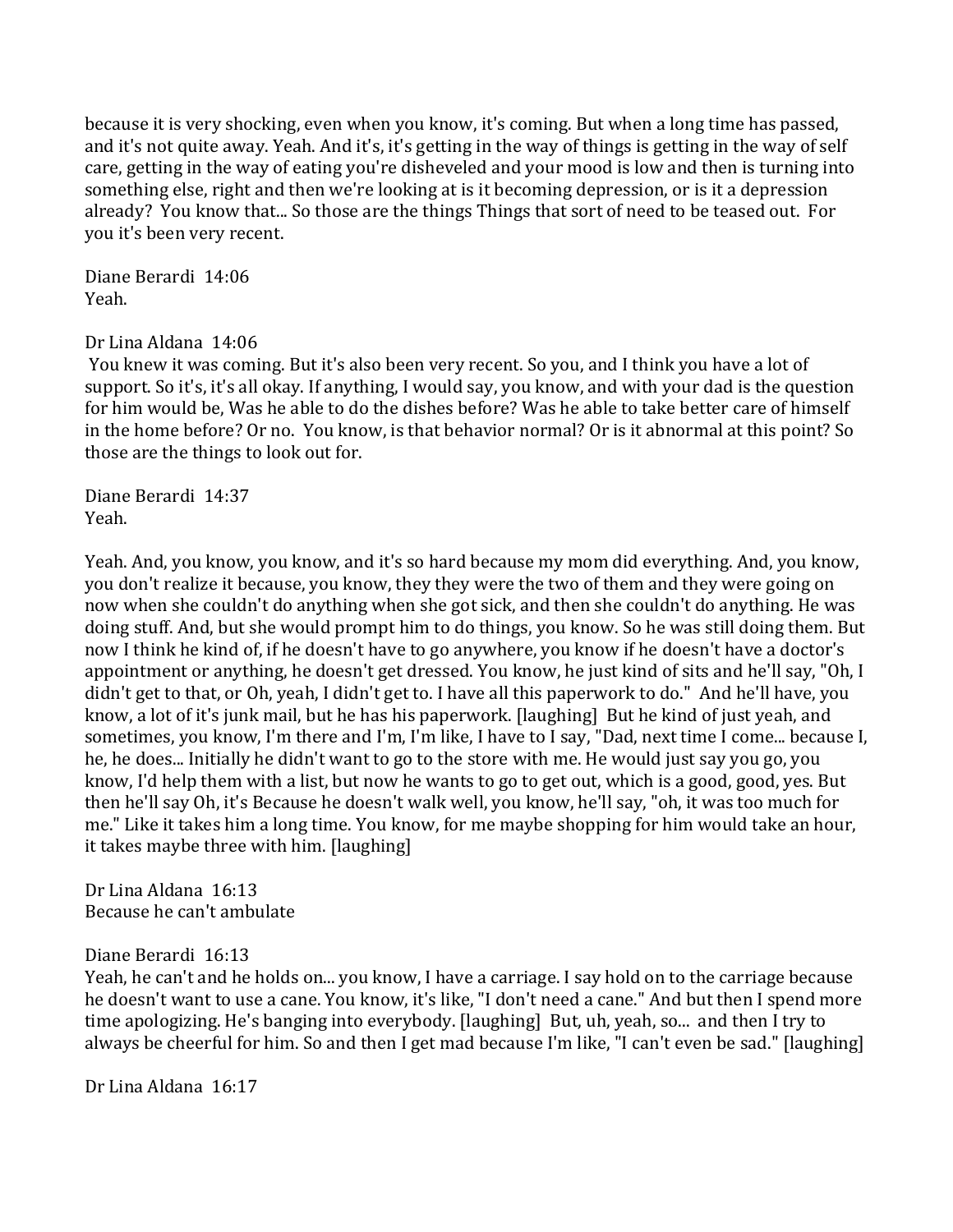You know, it's funny because we try to protect the people that we love. And here's the other part of the topic, the loneliness piece. I think that sometimes if I ourselves lonely or, or socially isolated. Because it especially when you're the caregiver because it feels like other people don't get it. They haven't done this, you know, kind of like with your siblings, they don't understand or they haven't been here and I'm carrying this burden. But the other part of it is because you also want to protect people, right?

Diane Berardi 16:54 Yeah.

### Dr Lina Aldana 17:21

Um, you don't want to say something that will upset them further because you know, you're upset. So you want to be you try to be mindful of that. But to be frank, sometimes if you kind of validate or acknowledge the experience, it can be so free for both you and the other person. Because I'm sure your dad is feeling lost.

Diane Berardi 17:48 Yeah. 

### Dr Lina Aldana 17:48

And lonely and scared. He's just lost his partner. That's not easy. You just lost your mom. That is not easy. And sometimes things go unsaid because We're afraid to say it out loud. Now it's real. Right? But, but sometimes we need each other. And, and, and it's hard to reach out. It's scary. I don't know why we're humans are funny sometimes. But, but we need it. And he might not engage. He may say, "No, no, I'm okay." You know, I'm the tough guy. But, you know, a good embrace. "Dad, I know you're strong. But guess what, I miss her." You know, that might just be enough. Yeah, they don't acknowledge it. Because it's hard.

#### Diane Berardi 18:37

You know, she was on hospice for a very short time. And the chaplain, you know, I had the chaplain call him because I thought maybe he would open up, you know, to, you know, it's a man and, you know, he might feel more comfortable than opening up to me, you know, or because I think he feels he might have to be strong for me. You know, so but he said, "Oh no, I don't need that." You know, because and I understand the chaplain had a call and say Is it okay if I come? You know, I guess we can't just show up, Cuz I'm like, "Just show up." [laughing] I'm like it's... Don't call him because he's gonna say no, just show up. But they can't do that you know? And he said, First he said, "Oh, I told him I'm fine." And I don't know my father was telling him all kinds of stories and then he said to me, "How do I know it was the really the chaplain?" [laughing]

It's just crazy. But we're going to continue talking with Dr. Lina Aldana. But first, if you're a woman, or there's a woman in your life, there's something you absolutely need to know.

I want to tell you about my friend Katie. Katie is a nurse and she was attacked on her way home from work. She was totally taken by surprise. And although Katie is only 5 feet tall and 106 pounds she was easily able to drop her 6 foot 4, 250-pound attacker to his knees and get away unharmed.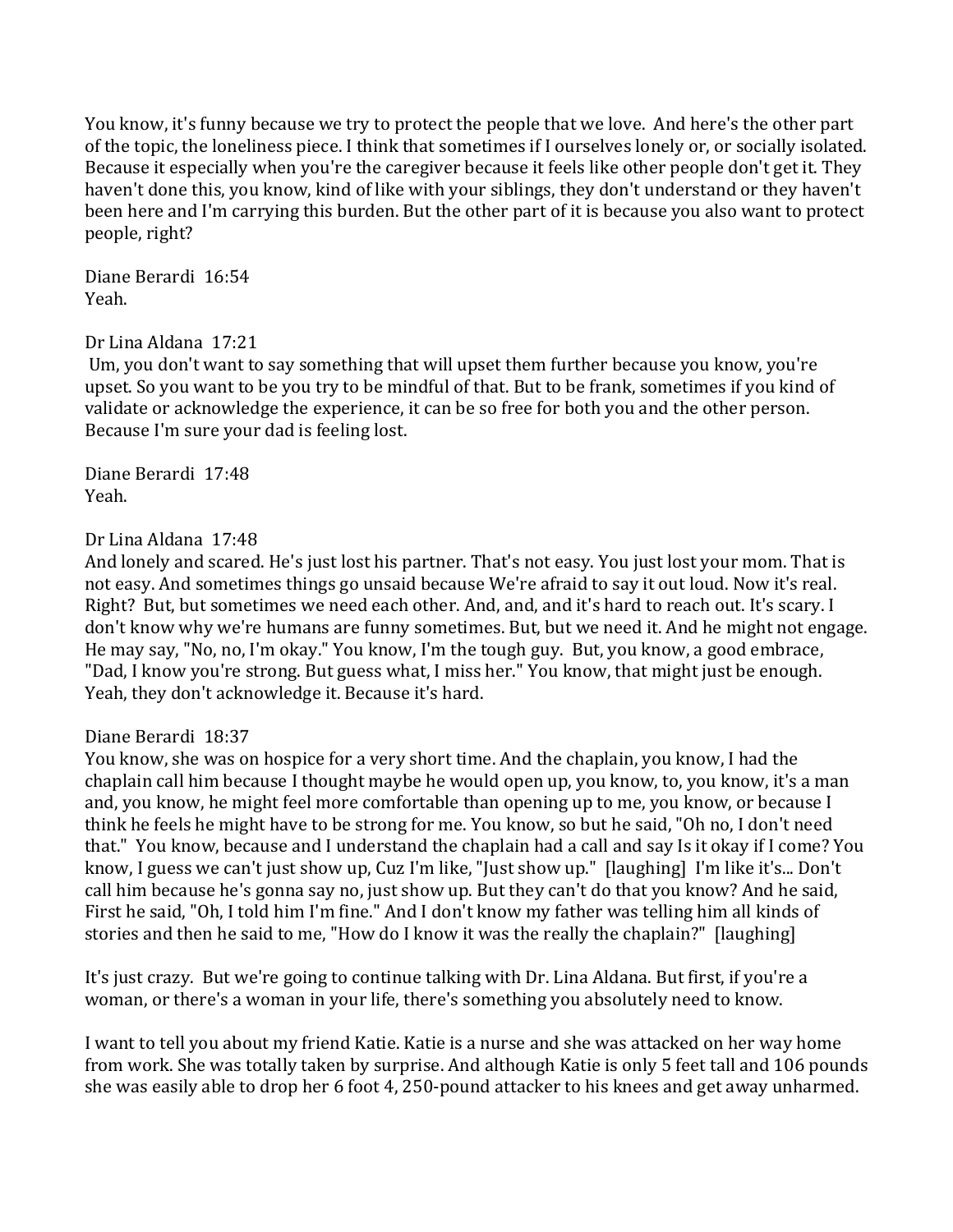Katie wasn't just lucky that day. She was prepared.

In her pocketbook, a harmless looking lipstick, which really contained a powerful man stopping aerosol propellant.

It's not like it was in our grandmother's day. Today just going to and from work or to the mall can have tragic consequences. The FBI says a violent crime is committed every 15 seconds in the United States. And a forcible rape happens every five minutes. And chances are when something happens, no one will be around to help.

It looks just like a lipstick. So no one will suspect a thing. Which is important since experts say, getting the jump on your attacker is all about the element of surprise.

Inside this innocent looking lipstick is the same powerful stuff used by police and the military to disarm even the most powerful, armed aggressor. In fact, National Park rangers used the very same formula that's inside this little lipstick to stop two-thousand pound vicious grizzly bears dead in their tracks. It's like carrying a personal bodyguard with you in your purse or your pocket.

Darkness brings danger. Murderers and rapists use darkness to their advantage. We all know what it's like to be walking at night and hear footsteps coming at us from behind. Who's there? If it's somebody bad, will you be protected? Your life may depend on it.

My friend Katie's close call needs to be a wake up call for all of us. Myself included. Pick up a Lipstick Bodyguard and keep it with you always.

## Announcer 21:58

You're listening to Parents Are Hard To Raise. Now, thanks to you. The number one eldercare talk show on planet earth. Listen to this and other episodes on demand using the iHeart Radio app, iPhone users to listen on Apple podcasts and Android users on Google podcasts. Want a great new way to listen to the show? Just say, "Alexa. Play, Parents Are Hard To Raise podcast." 

Alexa 22:25 Getting the latest episode of Parents Are Hard To Raise. Here it is from iHeart Radio.

Announcer 22:30 It's as simple as that.

## Diane Berardi 22:32

You're right Dolly. There's so many really cool new ways to listen to our show. It's hard to keep track. You can join the 180 million listeners on Spotify. You can listen in your car at the gym, or pretty much anywhere on your smartphone with Apple podcasts and Google podcasts. You can get us on Apple TV, direct tv, Roku. And like Dolly said, you can even ask Alexa to play the show for you. It's great because you don't have to be tied to a radio anymore. You can listen when you want where you want for as long as you want. And if you're listening to the show one of these new ways,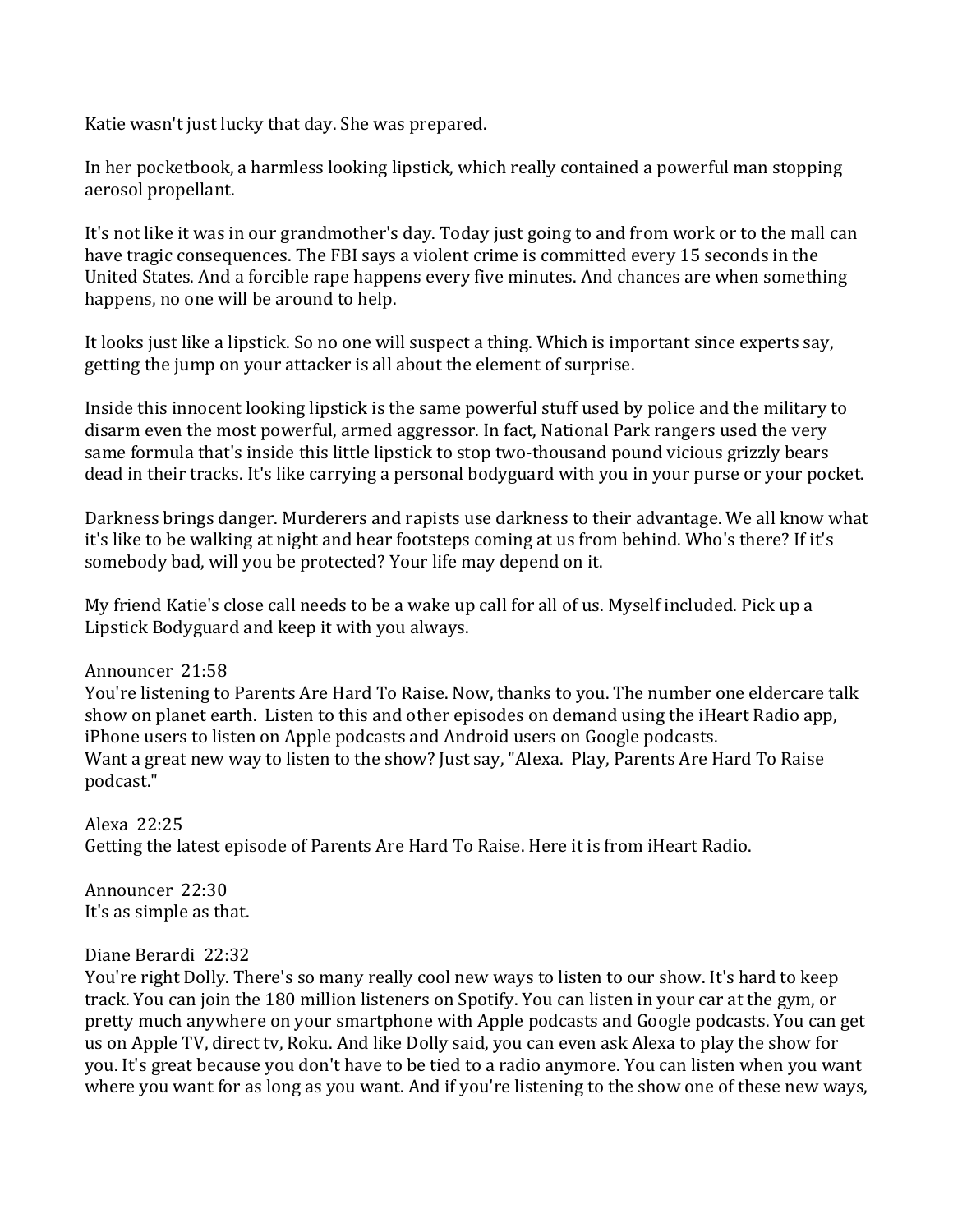please do me a big favor, share this new technology and help someone else learn about the show and show them a new way to listen.

So Lina... you were talking about loneliness. What do we do? How do we... you find that you don't want to be around other people, but then you should. Right? [Laughing]

Dr Lina Aldana 23:37 Yeah. [laughing]

Or I mean, you don't. You obviously you need time alone. You need space. You need to be able to think and you know, remember, and we need privacy for that. But if you find yourself isolating, avoiding people, alone most of the time and feeling pretty down or miserable. And, and not seeking help not talking about your feelings or your thoughts. That may be a time when the light bulb should go off and say okay, maybe I need to talk to somebody, maybe a friend or talk to my husband or call my daughter, whoever, just to say, "Hey, I was just thinking about this or remember when..." and sort of start that conversation. Because it's hard, it can be a very lonely road, and you can get stuck in your thoughts. And then it creates it can create a lot of negativity, a lot of sadness. And, and you don't know all the details. And I'm kind of putting you on the spot again, but you mentioned your siblings, and you said, I think they may feel this way or I think this may be going on and they probably feel the same way or they probably think the same way but you're not sure, because you're not talking about it. You're just guessing, you're you're making assumptions. And and you're feeling left out.

## Diane Berardi 25:09

Oh, yeah. And I get I kind of, you know, I'm like geeze they can kind of keep going on with their lives. But I'm not. You know, I mean I am but I still have my dad. You know, it's like it's a you know in they're home and it's different. You know and then I say, "Well they're not here so how could vou get mad at them?" but you.

## Dr Lina Aldana 25:40

Of course you can and here's the other reality, and I think sometimes we don't also want to talk about this. We also get mad at the person who passed away, because they left. Because maybe you know when it sudden, it's sudden or when it's something like an illness that is prolonged, it's different, but when you feel like, "Well, you didn't take care of herself well enough. Now I'm alone." Now, and you can become angry at them. And that's also normal.

## Diane Berardi 26:12

Yeah, yeah. I think my dad, I, you know, I think, you know, my dad kept saying he, because my mom had pancreatic cancer and she couldn't eat, you know, she, she just couldn't and he kept. My dad kept saying if she would only eat, you know, and he kept and then he kept saying they starved her. You know, she was on hospice, but she couldn't eat, you know, and there was a point she couldn't swallow. And he kept saying, we have to feed her. And he could because

#### Dr Lina Aldana 26:43

That would solve everything. That would be so much simpler. Right? That's the wish.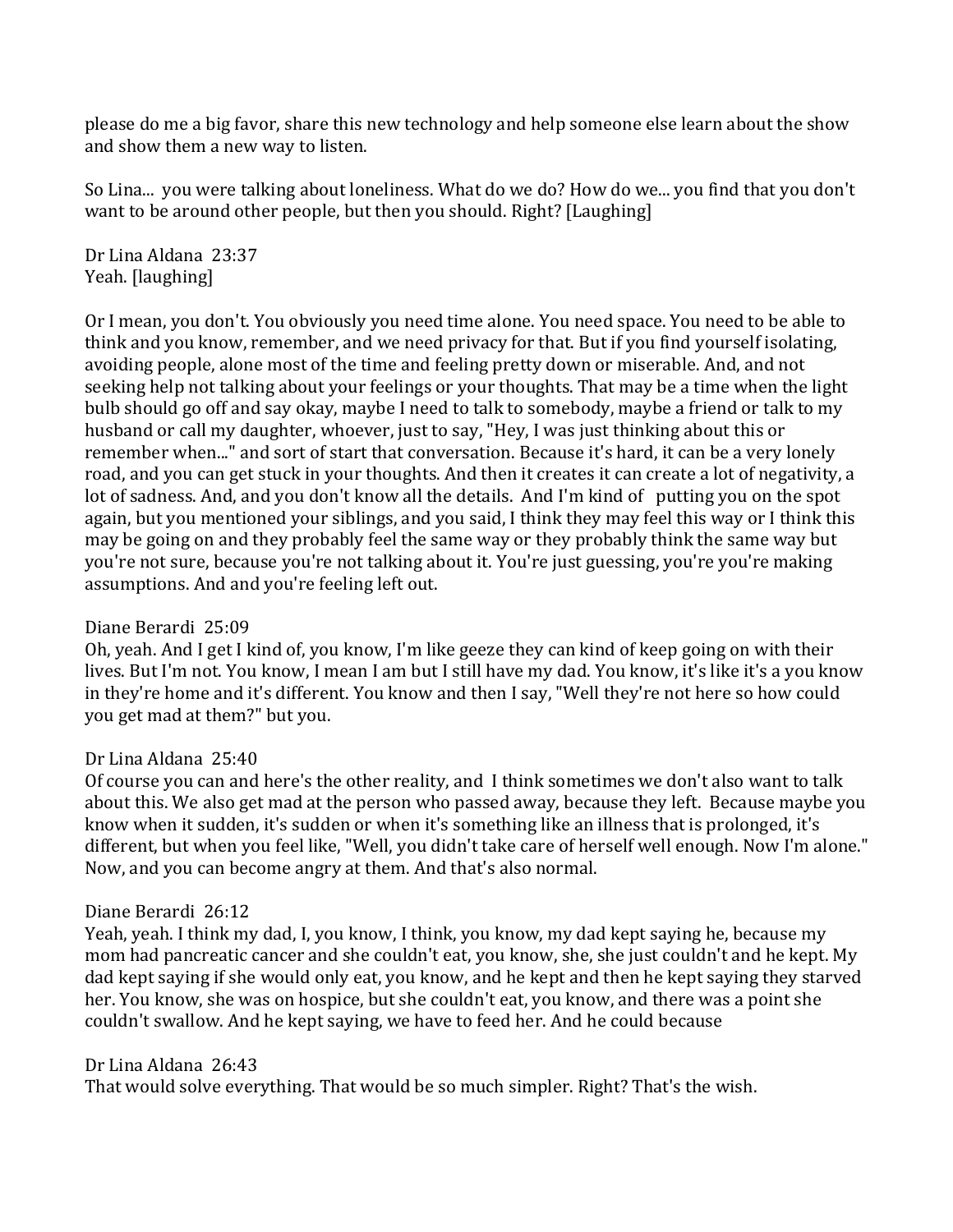Diane Berardi 26:47

Yes. And I, you know, I told him, you know, Dad this is part of this is the body the body knows, you know, it's not hungry. It's can't eat. I said, She can't choke. You know, we can't. As I said, she's not hungry. "Well, we can try soup." [laughing]

Yeah, so it's I don't know it. Yeah, It's so tough for people and I find that I have no and I'm usually a very easygoing, calm kind of person. And I usually I'm the middle child, so I usually try to have everything run smoothly. And, and, but I noticed even I'm very I have no patience for anyone for anything or anyone and then I'm saying, that's not like me.

Dr Lina Aldana 27:46 But there's resons to be irritable.

You're going through a huge change, right? loss is a huge change. It's a big adjustment. There's an empty space that you're dealing with.

Diane Berardi 27:59 Yeah. 

Dr Lina Aldana 27:59 Not easy.

Diane Berardi 28:01 No. And the holidays, it makes it tough. Yeah,

Dr Lina Aldana 28:04 Absolutely. It's, you it is never a good time. But it's this time of year is just going to bring up a lot of this stuff.

Diane Berardi 28:13

It does. Yeah. And it makes it hard to, you know, there, there's that empty chair, you know, and, and it's no fun. Yeah. It's my mother. And you know, you don't realize, I guess because, you know, you're you're living your life and, you know, you're with your mother and father, but we did. I didn't realize how much my mother really I guess she equal, you know, equalized my dad. I don't know how to, you know, humanized him more. I don't know how to say that. You know what I mean? [laughing]

Dr Lina Aldana 28:52 Yeah... [laughing]

#### Diane Berardi 28:56

I guess, I mean, when I look at him now, you know, I'll say Dad You know, we go to the store, say, dad, well, what do you feel like eating this week? "I don't know." And I, and then I think and I'm like, you know, my mom, she went shopping, she cooked, she made whatever, she put it in front of hem, he ate it.. He didn't have to make any decisions. And now he kind of, you know, and then, you know, and everyone says to me, well, you have to make the decisions for him. Well, you know, it's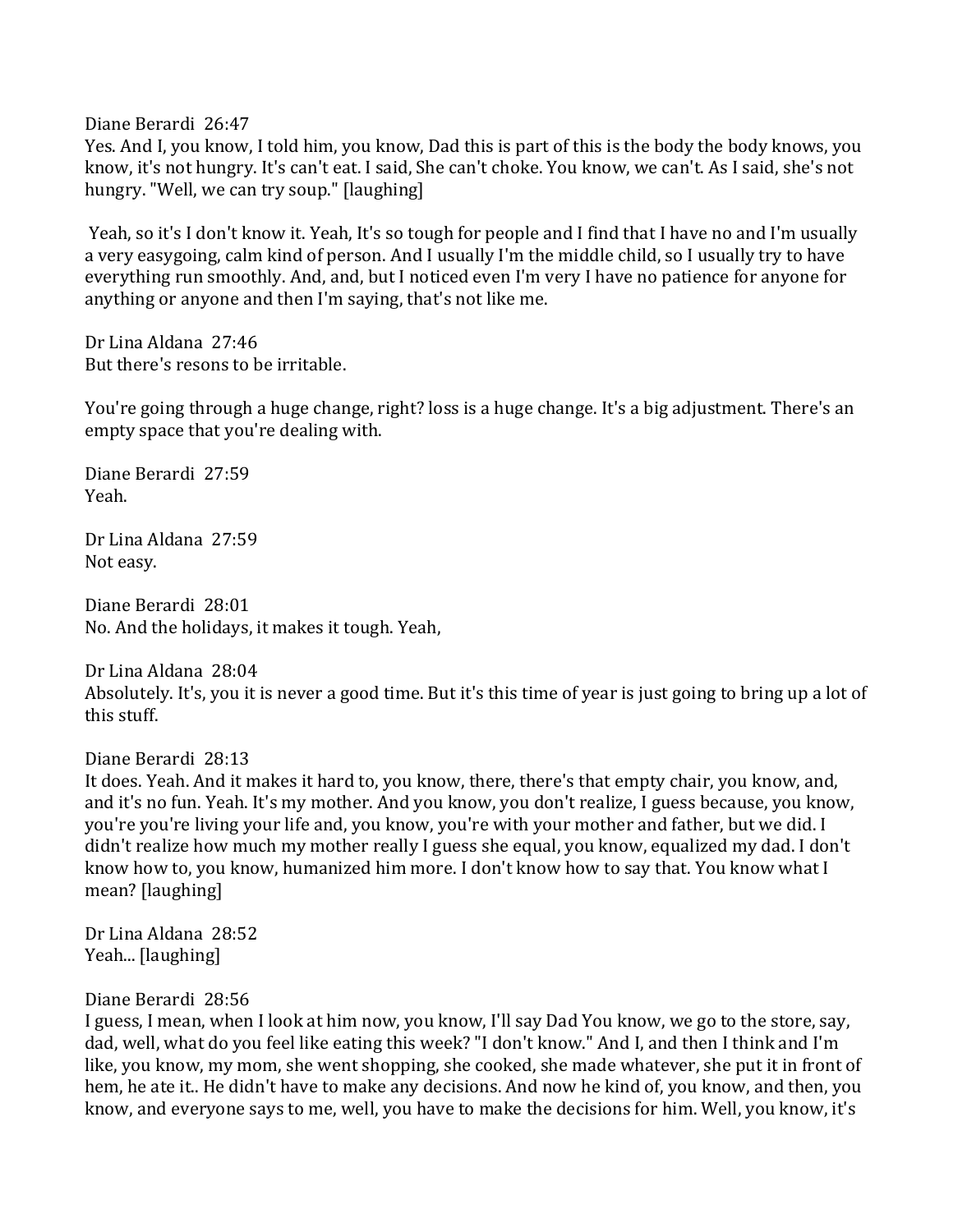just, it's hard. Yeah, I guess it's hard for people to because if you have another, you know, first of all, you're dealing with the loss of one parent. And then if you have another one, and then you kind of feel like you don't have the time yourself to...

#### Dr Lina Aldana 29:45

To feel. To think about it. Yeah, to get through it. Because you're so busy still taking care of someone else. And yeah. And so this is this is when finding People who, you know your own time and people who or one person who you can talk to, and express those feelings that will be important. This is why support groups exist for grief. Here in where I live, where I have "Good Grief," which is for families, and especially is geared towards them, especially children whose parents or ones, but it also provides a lot of support for the families, like a big, big thing, I think in Morristown, I think is based out of there. But um, but it's very good. Because it has programs, it has the group component, it has all sorts of things where you can socialize with people who've been there.

And it's helpful. and it's not easy, right? Then you meet someone or you hear a story and you're like, Oh, I can relate to that.

Diane Berardi 30:54 

Yeah. How would you have any ideas on getting like, for instance, My dad, I think maybe he would benefit from that. But how do I how do you get him to agree to that? Or? [laughing]

Dr Lina Aldana 31:11

[lasughing] That is tricky. Because even if you take him and say, hey, let's go sit down for a chat together like as a family because you know, you there are support groups like that where you can go with another family member. And maybe that he doesn't join. May be the he just kind of sits and listens, or he refuses.

But sometimes you don't have to actively participate to get something out of it.

Diane Berardi 31:35 Right. He could just listen.

Dr Lina Aldana 31:37 But if he refuses to listen, or walks out, and that's that.

Diane Berardi 31:42

Yeah. You know, I don't know, maybe if I said, Yeah, I'll go with you. You know, maybe we could go together. I don't know. I could, because he can't. He can't drive himself. So... yeah.

I would have to take a more Yeah, so I guess I guess we each have to, you know, it's kind of an individual thing. We each have to figure out what would help you know, what would help me, you know, who can I talk to or find a solution that, you know, if I'm, if I was down before something that may be helped me?

Dr Lina Aldana 32:27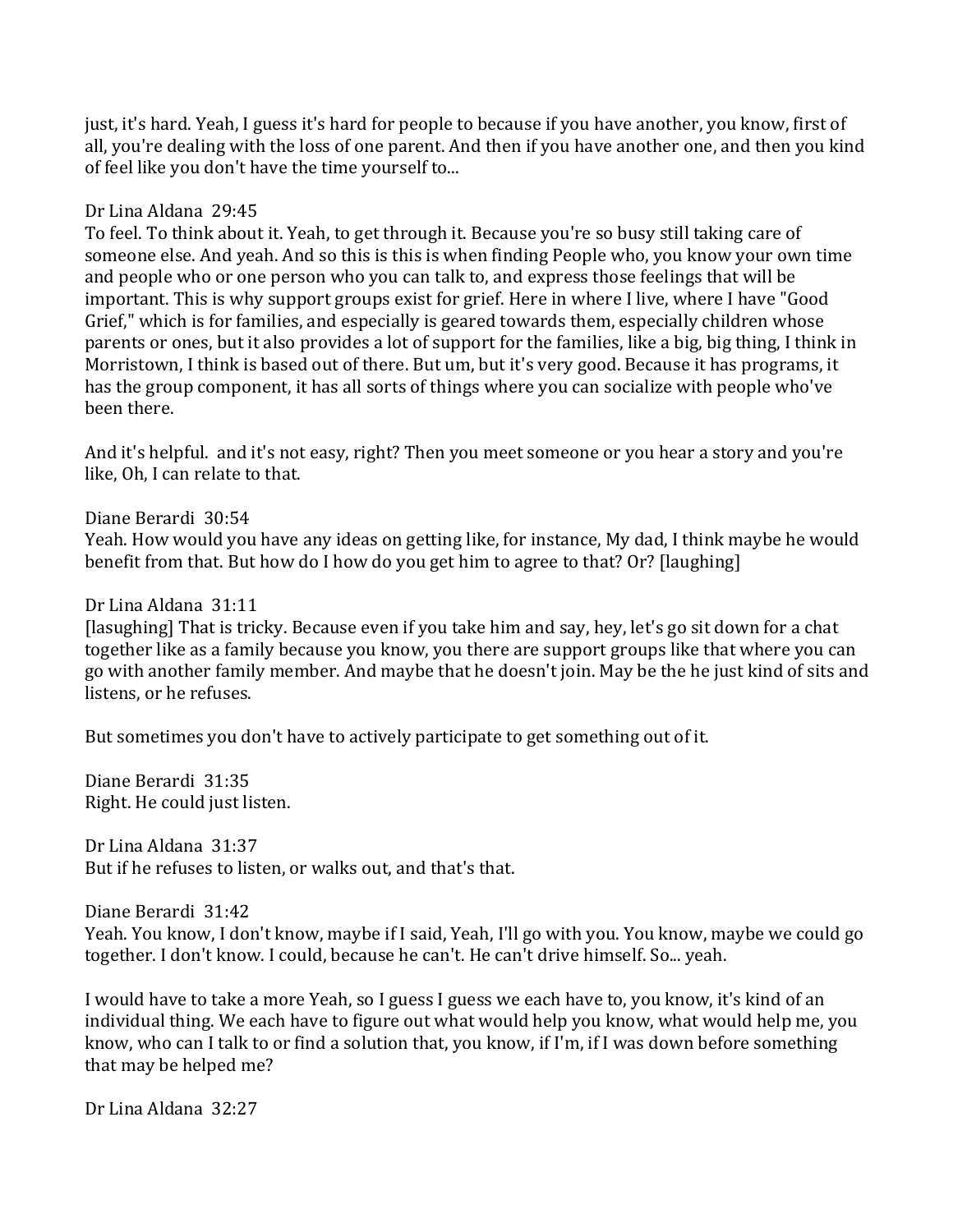Yes. And I guess, you know, grief is normal. Right? Not pathologize degrees, not yet, right? Because it's still very fresh. It becomes, quote, pathological and problematic, right? And then we're looking, like I said before is to depression, when time has passed, and it hasn't gotten better or it's getting worse. And it's not interfering with your ability to function in several areas of your life. Right? 

Diane Berardi 32:57 Yeah. 

### Dr Lina Aldana 32:57

It's not become something else. You're not getting over it. But all the things that you're talking about their normal, and they do get better over time and the fact that you are mindful and aware, it's a very good thing. Because you are paying attention and you're noticing the differences, and you're being thoughtful. And as time passes you and you often just conversational, so I think you'll maybe think about what can I do differently? Is there something that I used to enjoy, maybe I can go back and do that. 

You know, remember we're entering the winter so it's going to be darker. It's Bleaker. It's already depressing right? So that doesn't help. Right The holidays are coming. It's going your first set of holidays without her, right? So you know, there's going to be things that are going to activate all those feelings that are the feel so bad, but they are normal. And next year even if you are feeling better next year, you're gonna have your first anniversary of this so then you're gonna sort of, you know, have a wave of that.

But as time passes, you are going to continue to have anniversaries, but it won't feel as bad because now you know that she's not going to be sitting in that chair. You can remember her but now it's not so painful. It's not so fresh. Right? Time does heal. But when it doesn't when three years have passed and you are feeling just as badly as day one, then that's something else.

Diane Berardi 34:22 Okay, yeah.

Lina How can people reach you?

Dr Lina Aldana 34:29 Reach me directly?

Diane Berardi 34:30 Yeah. 

Dr Lina Aldana 34:31 I guess the best way would be our website. Let's see if I remember it. [laughing] correctly. And not give it all wrong.

I believe w w w. g p i r e l I i. com.